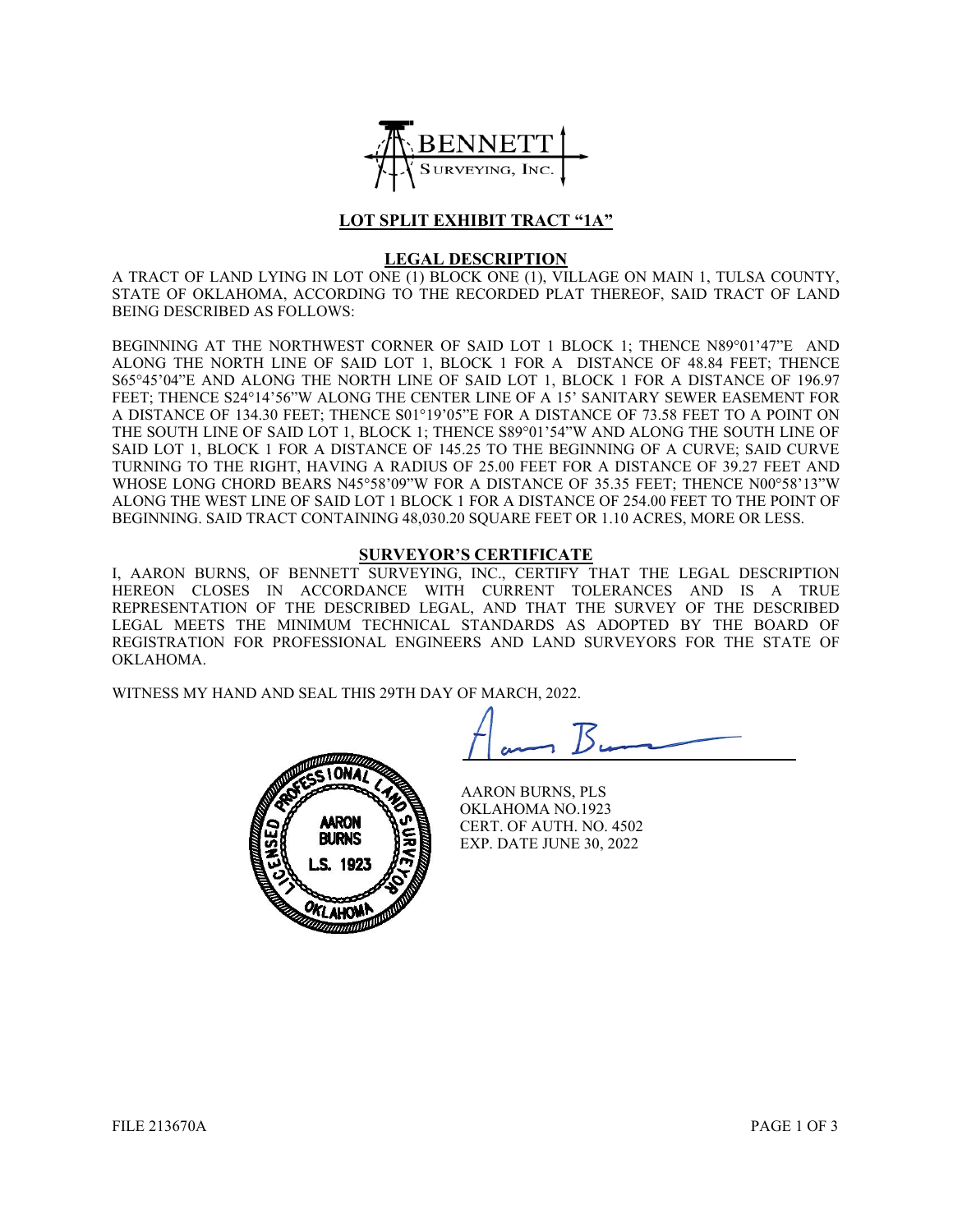

# LOT SPLIT EXHIBIT TRACT "1B"

#### LEGAL DESCRIPTION

A TRACT OF LAND LYING IN LOT ONE (1) BLOCK ONE (1), VILLAGE ON MAIN 1, TULSA COUNTY, STATE OF OKLAHOMA, ACCORDING TO THE RECORDED PLAT THEREOF, SAID TRACT OF LAND BEING DESCRIBED AS FOLLOWS:

BEGINNING AT THE SOUTHEAST CORNER OF SAID LOT 1 BLOCK 1; THENCE S89°01'54"W FOR A DISTANCE OF 9.01 FEET; THENCE N00°58'13"W FOR A DISTANCE OF 10.00 FEET; THENCE S89°01'54"W CONTINUING ALONG THE SOUTH LINE OF SAID LOT 1, BLOCK 1 FOR A DISTANCE OF 179.75 FEET; THENCE N01°19'05"W FOR A DISTANCE OF 73.58 FEET; THENCE N24°14'56"E ALONG THE CENTERLINE OF A 15' SANITARY SEWER EASEMENT FOR A DISTANCE OF 134.30 FEET TO A POINT ON THE NORTH LINE OF LOT 1 BLOCK 1; THENCE S65°45'04"E ALONG THE NORTH LINE OF SAID LOT 1, BLOCK 1 FOR A DISTANCE OF 89.29 FEET TO THE BEGINNING OF A NON-TANGENT CURVE; SAID CURVE TURNING TO THE RIGHT, HAVING A RADIUS OF 89.00 FEET, FOR A DISTANCE OF 100.50 FEET AND WHOSE LONG CHORD BEARS S33°24'05"E FOR A DISTANCE OF 95.25 FEET; THENCE S01°03'06"E ALONG THE EAST LINE OF SAID LOT 1 BLOCK 1 FOR A DISTANCE OF 86.65 FEET TO THE POINT OF BEGINNING. SAID TRACT CONTAINING 28,785.21 SOUARE FEET OR 0.66 ACRES, MORE OR LESS.

### SURVEYOR'S CERTIFICATE

I, AARON BURNS, OF BENNETT SURVEYING, INC., CERTIFY THAT THE LEGAL DESCRIPTION HEREON CLOSES IN ACCORDANCE WITH CURRENT TOLERANCES AND IS A TRUE REPRESENTATION OF THE DESCRIBED LEGAL, AND THAT THE SURVEY OF THE DESCRIBED LEGAL MEETS THE MINIMUM TECHNICAL STANDARDS AS ADOPTED BY THE BOARD OF REGISTRATION FOR PROFESSIONAL ENGINEERS AND LAND SURVEYORS FOR THE STATE OF OKLAHOMA.

WITNESS MY HAND AND SEAL THIS 29TH DAY OF MARCH, 2022.



 AARON BURNS, PLS OKLAHOMA NO.1923 **AARON DUEL** CERT. OF AUTH. NO. 4502 EXP. DATE JUNE 30, 2022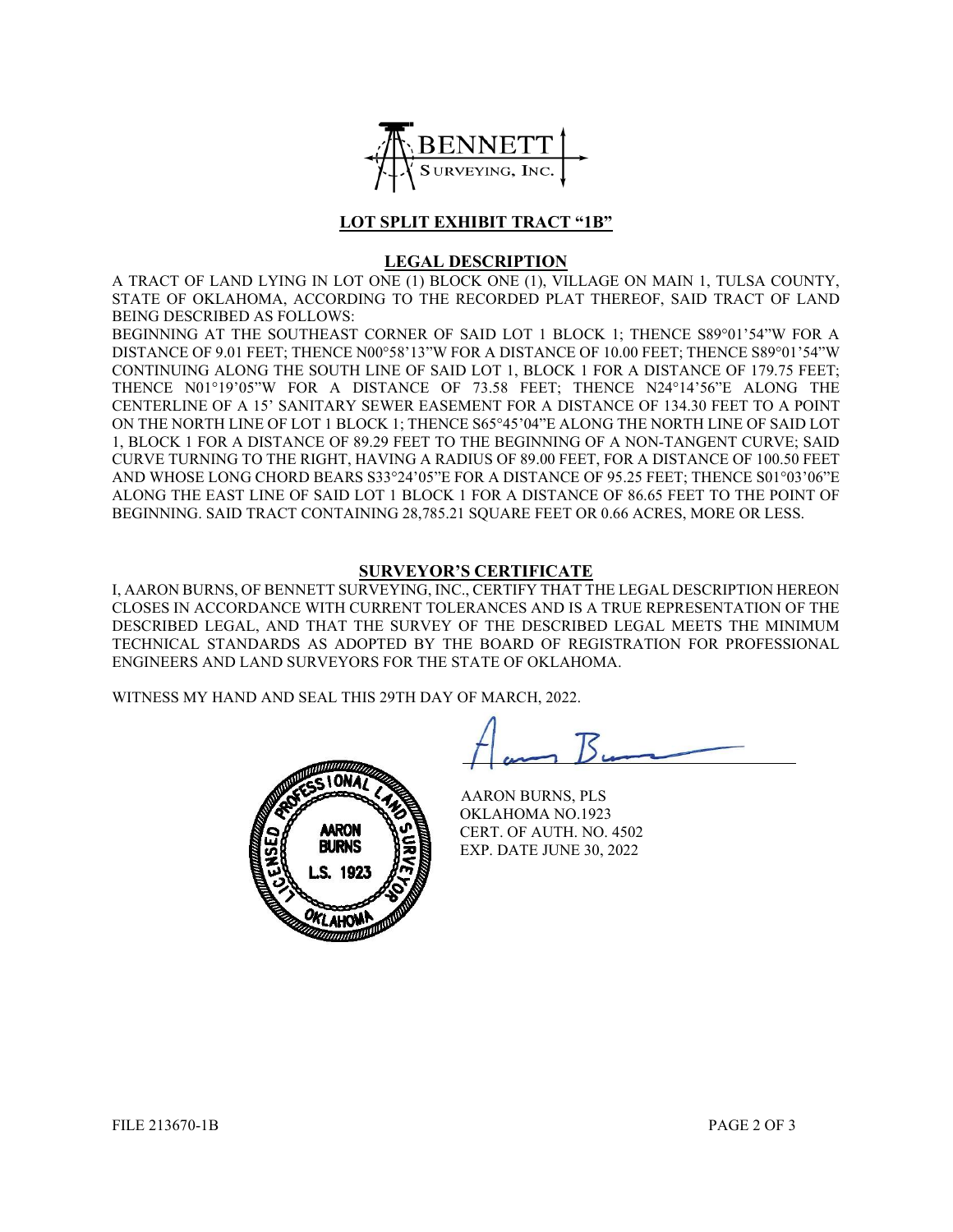# CLOSURE REPORT TRACT 1A

| North: 378487.9743' East: 2571063.3818'                                                                                                                                                                                                                |                                        |
|--------------------------------------------------------------------------------------------------------------------------------------------------------------------------------------------------------------------------------------------------------|----------------------------------------|
| Segment $#1$ : Line                                                                                                                                                                                                                                    |                                        |
| Course: N89°01'47"E Length: 48.84'<br>North: 378488.8014'                                                                                                                                                                                              | East: 2571112.2148'                    |
| Segment #2 : Line                                                                                                                                                                                                                                      |                                        |
| Course: S65°45'04"E<br>North: 378407.9055'                                                                                                                                                                                                             | Length: 196.97'<br>East: 2571291.8062' |
| Segment #3 : Line                                                                                                                                                                                                                                      |                                        |
| Course: S24°14'56"W Length: 134.30"<br>North: 378285.4548'                                                                                                                                                                                             | East: 2571236.6490'                    |
| Segment #4 : Line                                                                                                                                                                                                                                      |                                        |
| Course: S01°19'05"E Length: 73.58'<br>North: 378211.8943'                                                                                                                                                                                              | East: 2571238.3415'                    |
| Segment #5 : Line                                                                                                                                                                                                                                      |                                        |
| Course: S89°01'54"W Length: 145.25'<br>North: 378209.4394'                                                                                                                                                                                             | East: 2571093.1022'                    |
| Segment #6 : Curve                                                                                                                                                                                                                                     |                                        |
| Length: 39.27' Radius: 25.00'<br>Delta: 089°58'58" Tangent: 24.99'<br>Chord: 35.35' Course: N45°58'09"W<br>Course In: N00°57'38"W Course Out: S89°01'20"W<br>RP North: 378234.4359' East: 2571092.6831'<br>End North: 378234.0093' East: 2571067.6868' |                                        |
| Segment #7 : Line                                                                                                                                                                                                                                      |                                        |
| Course: N00°58'13"W Length: 254.00'<br>North: 378487.9729' East: 2571063.3856'                                                                                                                                                                         |                                        |
| Perimeter: 892.21' Area: 1.10acres<br>Error Closure: $0.0041$ Course: S69°19'11"E<br>Error North: -0.00144    East: 0.00382                                                                                                                            |                                        |
| Precision $1.21665854$                                                                                                                                                                                                                                 |                                        |

Precision 1: 216658.54